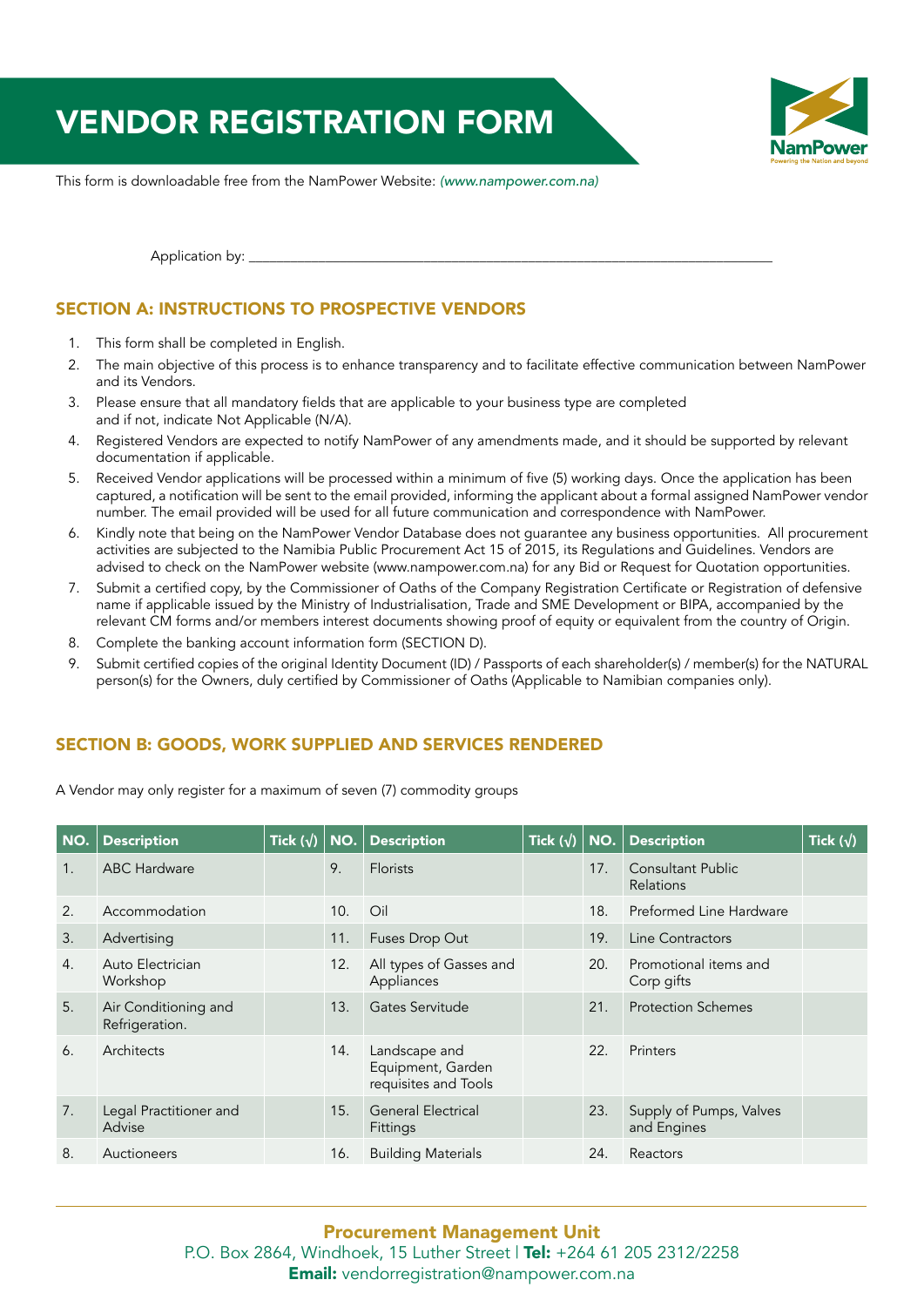| NO. | <b>Description</b>                                  | Tick $(\sqrt{})$ | NO. | <b>Description</b>                              | Tick $(\sqrt{})$ | NO. | <b>Description</b>                                               | Tick $(\sqrt{})$ |
|-----|-----------------------------------------------------|------------------|-----|-------------------------------------------------|------------------|-----|------------------------------------------------------------------|------------------|
| 25. | Audio-Visual and Video<br>Production                |                  | 50. | Actuaries/Insurance                             |                  | 75. | Reclosers                                                        |                  |
| 26. | Aviation and Charter<br>flights Maintenance         |                  | 51. | <b>Insulators Glass</b>                         |                  | 76. | Car Rentals                                                      |                  |
| 27. | <b>Battery Chargers</b>                             |                  | 52. | Insulators Other                                |                  | 77. | <b>Surge Arresters</b>                                           |                  |
| 28. | Bearings and Seals, Ball<br>and Roller              |                  | 53. | Insulators Porcelain                            |                  | 78. | Safety Equipment and<br>Clothing                                 |                  |
| 29. | Circuit Breakers                                    |                  | 54. | Instruments and Meters                          |                  | 79. | Security Equipment<br>Services                                   |                  |
| 30. | Blinds, Shade Nets and<br>Accessories               |                  | 55. | Interior Decorators and<br>Designers            |                  | 80. | <b>Service Stations</b>                                          |                  |
| 31. | <b>Bush Clearing</b>                                |                  | 56. | Jewellers and<br>Watchmakers, sales             |                  | 81. | Supermarkets, Bakeries<br>and General stores                     |                  |
| 32. | Cables                                              |                  | 57. | Contractor's Joinery<br>and carpentry           |                  | 82. | Solar Energy Equipment<br>and Accessories                        |                  |
| 33. | Camping Equipment<br>and Travelling                 |                  | 58. | <b>Estate Agents</b>                            |                  | 83. | Second-hand Engines and<br>Gear Boxes                            |                  |
| 34. | Car and Truck Dealers                               |                  | 59. | Lift Manufacturers and<br>Maintenance           |                  | 84. | <b>Sub-Station Material</b>                                      |                  |
| 35. | Carpet dealers and<br>Installation                  |                  | 60. | Line Material                                   |                  | 85. | <b>Stationers</b>                                                |                  |
| 36. | Catering Equipment and<br>Services                  |                  | 61. | Hardware Power Line                             |                  | 86. | <b>Steel Fabrication</b>                                         |                  |
| 37. | Conference Facilities,<br>Recreational              |                  | 62. | <b>Consultants Marketing</b>                    |                  | 87. | <b>Steel Structures</b>                                          |                  |
| 38. | <b>Chemical Manufacturers</b><br>and Distributors   |                  | 63. | Mass Measuring and<br>Equipment                 |                  | 88. | Subscriptions                                                    |                  |
| 39. | <b>Contractors Civil</b>                            |                  | 64. | Meat, Meat Products<br>and Butchery             |                  | 89. | Surveyors - Land and<br>Quantity                                 |                  |
| 40. | Clamps                                              |                  | 65. | <b>Contractors Mechanical</b>                   |                  | 90. | Surveyors - Power Lines                                          |                  |
| 41. | Cleaning Services,<br><b>Materials and Supplies</b> |                  | 66. | Medical Appliances,<br>Paramedical              |                  | 91. | <b>Contractors Tiling</b>                                        |                  |
| 42. | <b>Communication Systems</b><br>Radios              |                  | 67. | Metals, Ferrous and<br>Non-Ferrous              |                  | 92. | Tools and Accessory Sales<br>and Small Construction<br>Machinery |                  |
| 43. | Consultants - Other                                 |                  | 68. | <b>Meters Electricity</b>                       |                  | 93. | Cartage, Transport<br>Contractors                                |                  |
| 44. | Conductor Bare                                      |                  | 69. | Meters Prepayment                               |                  | 94. | Transmission Line and<br>Structure                               |                  |
| 45. | <b>DC-DC Converters</b>                             |                  | 70. | Motor/Truck Spare<br>Parts, Diesel              |                  | 95. | <b>Travel Agents</b>                                             |                  |
| 46. | Customs Clearing,<br>Shipping, Forwarding           |                  | 71. | Municipalities                                  |                  | 96. | Transformers Distribution                                        |                  |
| 47. | Computer Equipment,<br>Vendors,                     |                  | 72. | Mechanical Workshop<br>and Radiator             |                  | 97. | Transformers Instruments                                         |                  |
| 48. | <b>Current Transformers</b>                         |                  | 73. | Occupational Health<br>and Safety               |                  | 98. | <b>Transformers Power</b>                                        |                  |
| 49. | Construction<br>Earthmoving and Mining              |                  | 74. | Office Appliance,<br>Equipment and<br>furniture |                  | 99. | Training: Academic<br>Institution                                |                  |

Procurement Management Unit P.O. Box 2864, Windhoek, 15 Luther Street | **Tel:** +264 61 205 2312/2258 **Email:** vendorregistration@nampower.com.na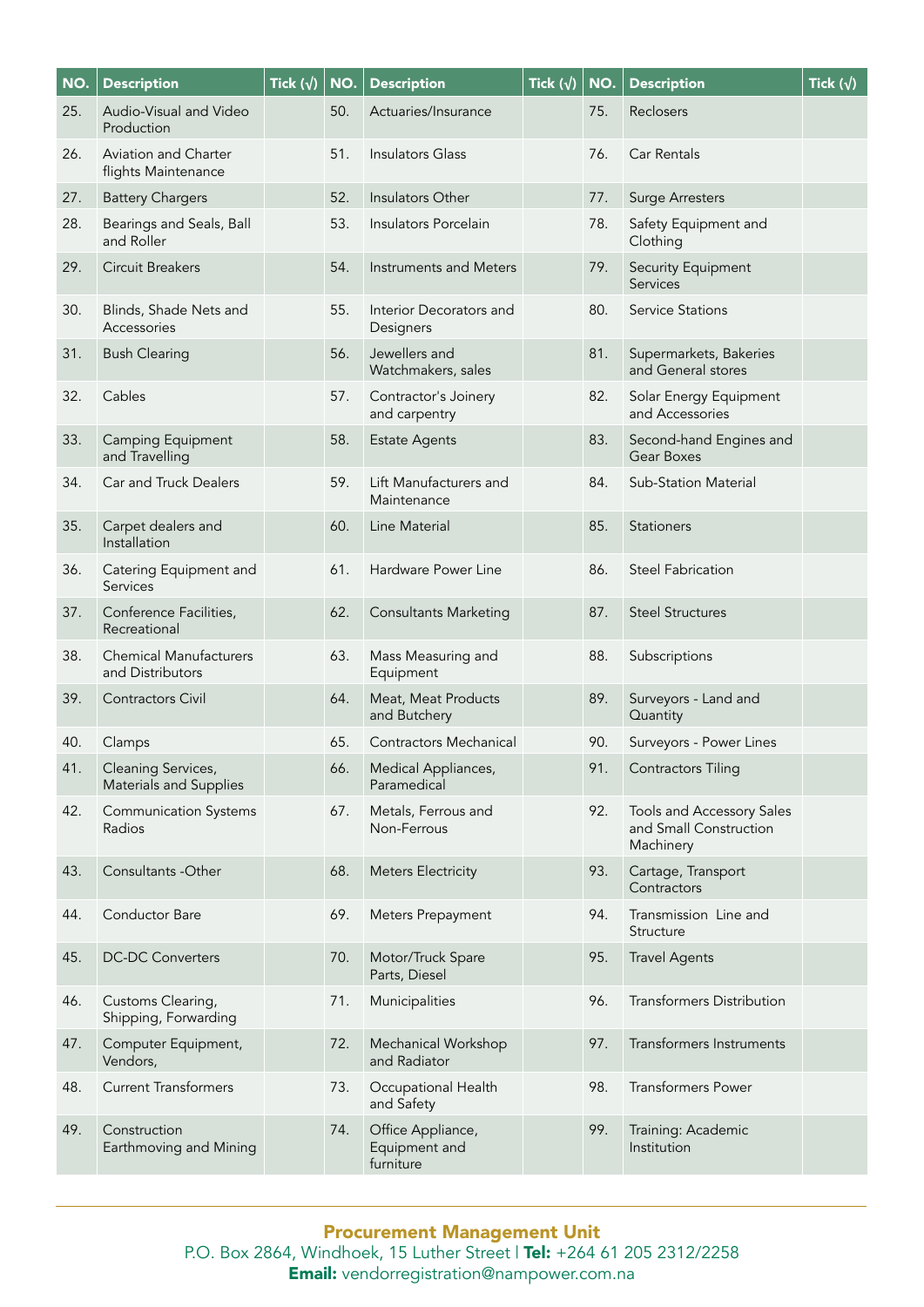| NO.  | <b>Description</b>                         | Tick $(\sqrt{})$ | NO.  | <b>Description</b>                               | Tick $(\sqrt{})$ | NO.  | <b>Description</b>                     | Tick $(\sqrt{})$ |
|------|--------------------------------------------|------------------|------|--------------------------------------------------|------------------|------|----------------------------------------|------------------|
| 100. | <b>Demining Operations</b>                 |                  | 111. | Outfitters and<br>Corporate Wear                 |                  | 122. | Tyres, Tubes, Rims, Wheel<br>Alignment |                  |
| 101. | Drilling of Holes to<br>plant poles        |                  | 112. | Packaging,<br>Warehousing and<br>Distribution    |                  | 123. | <b>Upholstery Service</b>              |                  |
| 102. | Earthmoving<br>Contractors/Mechanics       |                  | 113. | Padlocks                                         |                  |      | 124. Voltage Transformers              |                  |
| 103. | Educational aids, Books<br>and Equipment   |                  | 114. | <b>Contractors Painting</b>                      |                  | 125. | Plastic Welding, Services<br>and Tools |                  |
| 104. | <b>Electrical Contractors</b>              |                  | 115. | Motor Car Body Parts,<br>Spray-Paints            |                  |      | 126. Contractors Welding               |                  |
| 105. | <b>Consulting Engineers</b><br>(Mechanic)  |                  | 116. | Consultant's Labour<br>and Personnel             |                  | 127. | Electrical Household<br>Appliance      |                  |
| 106. | Environmental<br>Consultants               |                  | 117. | Photographic<br>Equipment:                       |                  | 128. | Auto glass for Motor<br>Vehicles       |                  |
| 107. | Fencing Work and<br>Installation           |                  | 118. | <b>Contractors Plumbing</b>                      |                  |      | 129. Wire Steel (Earth and Stay)       |                  |
| 108. | Filtering Materials and<br>Suppliers       |                  | 119. | <b>Painting Manufacturers</b><br>and Wholesalers |                  |      | 130. Others (Please Specify):          |                  |
| 109. | <b>Auditors and Financial</b><br>Services  |                  | 120. | Poles Wood                                       |                  |      |                                        |                  |
| 110. | Fire Fighting Equipment<br>and Accessories |                  | 121. | <b>Power Generation</b><br>Sales, Services       |                  |      |                                        |                  |

# SECTION C: COMPANY DETAILS AND GENERAL INFORMATION (BUSINESS PARTICULARS) - **MANDATORY**

| <b>1. BUSINESS DETAILS</b>                         |  |  |
|----------------------------------------------------|--|--|
| Name of Business                                   |  |  |
| (Full legal/official Registration Company<br>Name) |  |  |
| <b>Company Registration Number</b>                 |  |  |
| <b>VAT Registration Number</b>                     |  |  |
| Income Tax Registration Number                     |  |  |
| Currency                                           |  |  |

#### 2. PHYSICAL ADDRESS

| <b>Physical Address</b> |      |
|-------------------------|------|
| City                    | Code |
| Region                  |      |
| Country                 |      |

Procurement Management Unit P.O. Box 2864, Windhoek, 15 Luther Street | Tel: +264 61 205 2312/2258 Email: vendorregistration@nampower.com.na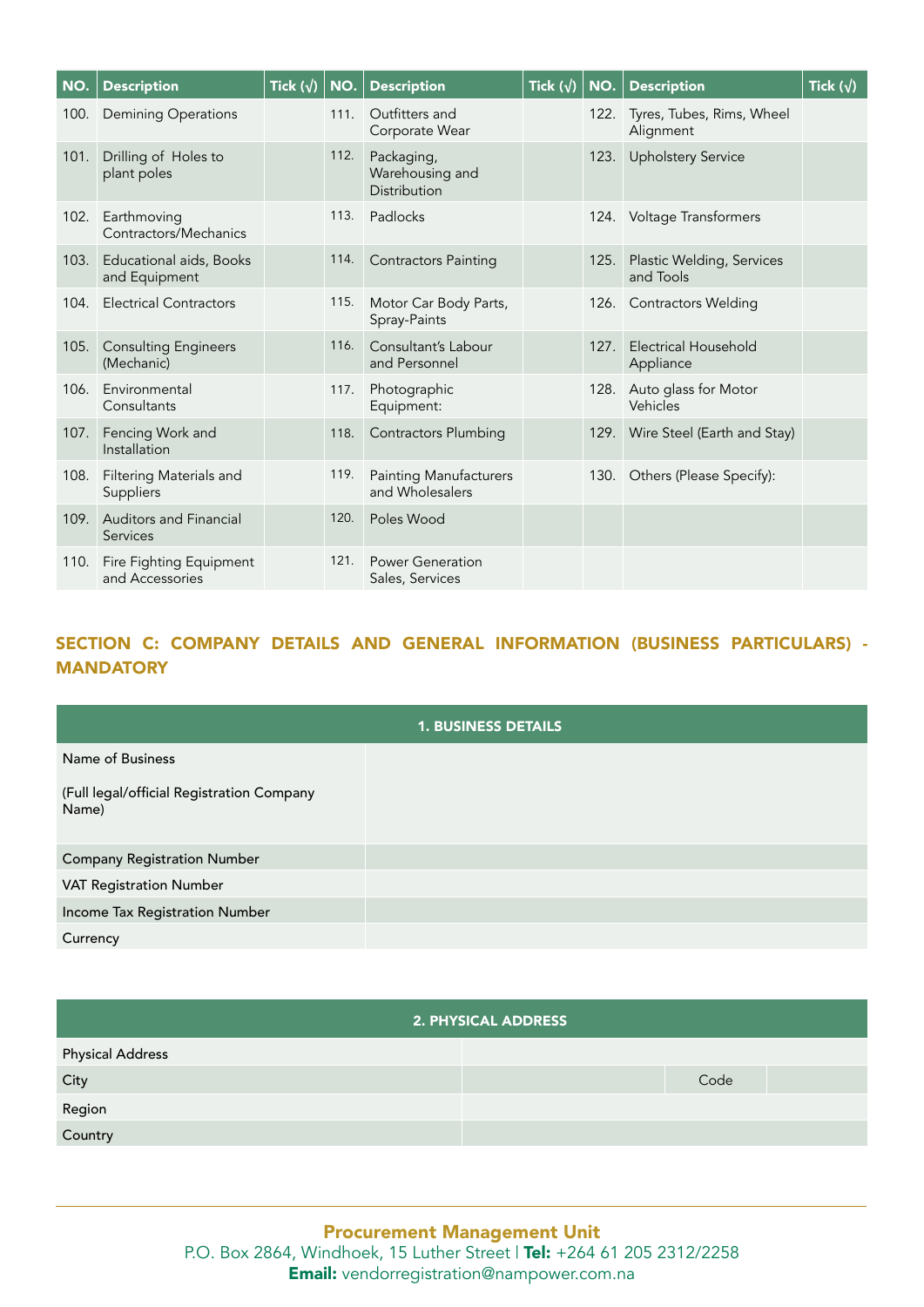|                | <b>3. POSTAL ADDRESS</b> |
|----------------|--------------------------|
| Postal Address |                          |
| City/Town      | Code                     |
| Region         |                          |
| Country        |                          |

|                       | <b>4. CONTACT DETAILS</b> |  |
|-----------------------|---------------------------|--|
| Title                 |                           |  |
| <b>Contact Name</b>   |                           |  |
| Telephone Number      | Code                      |  |
| <b>Mobile Number</b>  | Code                      |  |
| <b>E-Mail Address</b> |                           |  |
| Web-Page Address      |                           |  |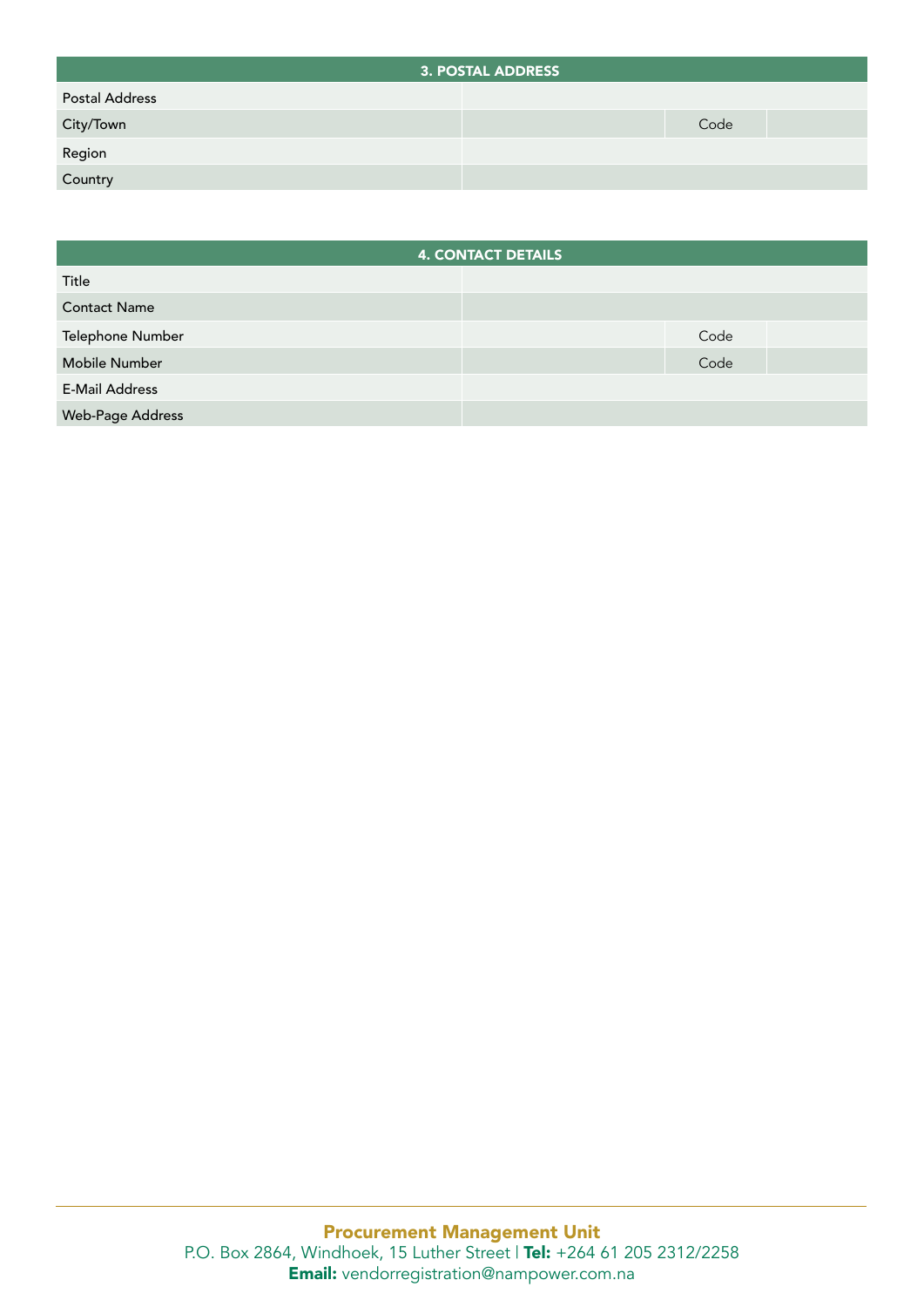### SECTION D: BANKING ACCOUNT INFORMATION FORM

AUTHORISATION FOR ELECTRONIC TRANSFER OF FUNDS (EFT) TO VENDOR'S BANK ACCOUNT\* - MANDATORY

|                              | 1. BANKING ACCOUNT INFORMATION (Please Complete in Block Letters) |
|------------------------------|-------------------------------------------------------------------|
| Account Holder/ Company Name |                                                                   |
| <b>Company Address</b>       |                                                                   |
| Telephone Number             |                                                                   |
| Mobile Number                |                                                                   |
| E-mail Address               |                                                                   |
| Facsimile                    |                                                                   |
| <b>Bank Name</b>             |                                                                   |
| <b>Branch Name</b>           |                                                                   |
| <b>Bank Account Number</b>   |                                                                   |
| <b>Branch Code</b>           |                                                                   |
| Swift/BIC Code               |                                                                   |
| Type of Account              | Cheque                                                            |
|                              | Savings                                                           |
|                              | Transmission                                                      |
|                              | Other<br>Specify:                                                 |

#### Please note:

- 1. NamPower will NOT be liable for any financial losses / other losses as a result of wrong bank detail information provided.
- 2. Bank account/ Account holder name must be the same as the supplier's name on the invoice(s) and per NamPower Vendor Registration.
- 3. This form must be accompanied by a Confirmation Letter from the Bank.
- 4. An official stamp should be obtained from the Bank to confirm the information given above.
- 5. For any amendments on the banking details, kindly contact NamPower Creditors at creditors nampower.com.na.

| Signature | Date |
|-----------|------|
| $ -$      | $ -$ |

# OFFICIAL BANK STAMP